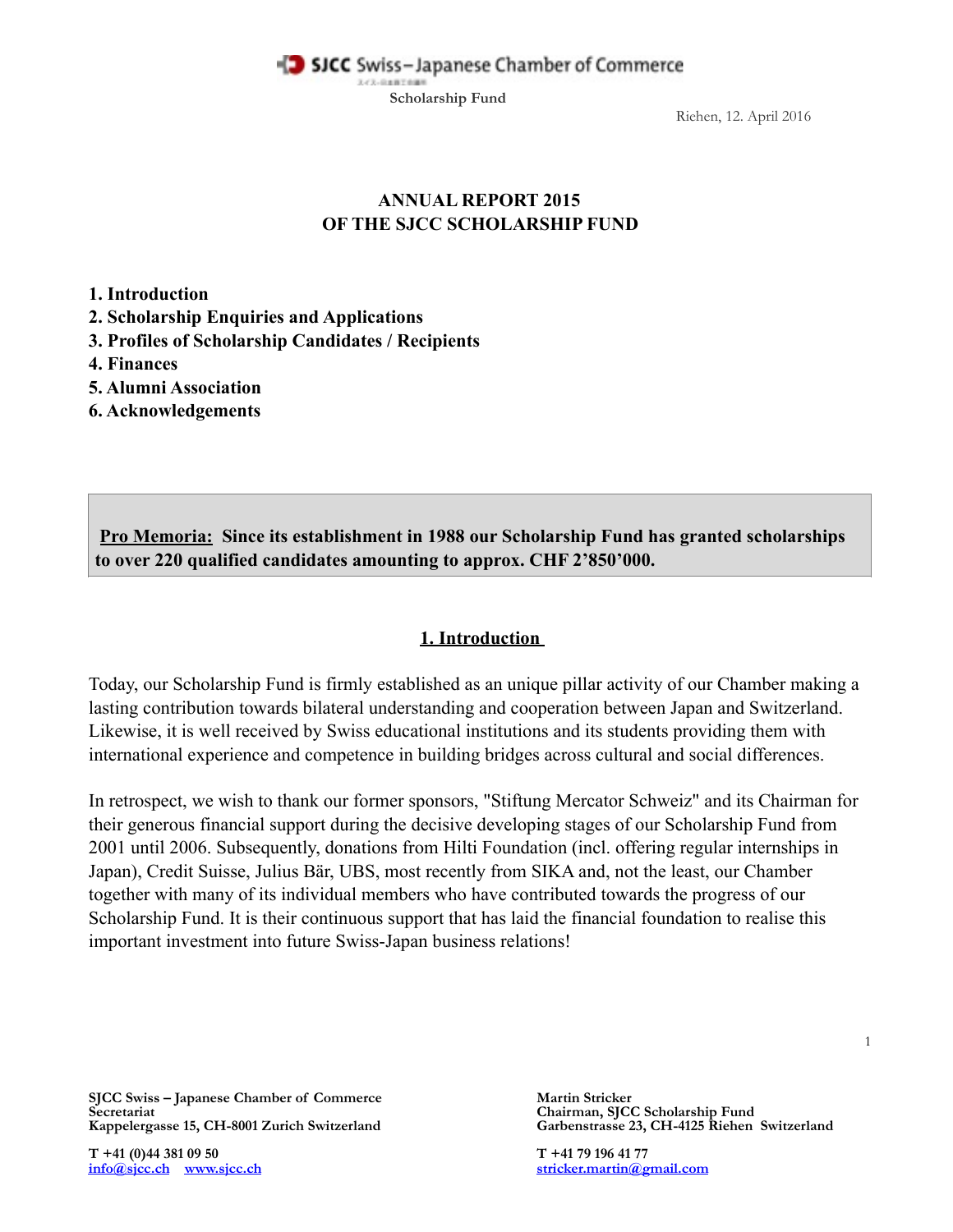

**Scholarship Fund**

Riehen, 12. April 2016

## **2. Scholarship Enquiries and Applications**

| - Scholarships approved:<br><b>Summary 2015:</b><br>- Open enquiries / applications:<br>- Rejected or cancelled applications:<br><b>Total</b> | 3 |
|-----------------------------------------------------------------------------------------------------------------------------------------------|---|
|-----------------------------------------------------------------------------------------------------------------------------------------------|---|

# **3. Profiles of Scholarship Candidates / Recipients in 2015**

#### **Pro Memoria: Typical Profile of a Scholarship Candidate**

- Female or male graduate from university or qualified professional with apprenticeship
- Age less than 32 years, resident of Switzerland
- Has already acquired good basic knowledge of spoken and written Japanese preparing for his/her Japan training
- Highly motivated and committed to a "Japan Year" consisting of 3-6 m intensive Japanese language study and 6-9 m internship in a Japanese or international company
- Has well balanced and positive personality with clear goals and willingness to adapt to different customs and culture
- Displays an entrepreneurial spirit and risk tolerance

7 scholarship recipients in 2015. Their personalities, educational qualifications and, notably, motivation have been verified at personal interviews. The respective conclusions and recommendations were then discussed in the Scholarship Committee which ultimately decided on scholarships. As a consequence, this procedure has over the years ensured a minimal failure rate, i.e. only 6 scholarship recipients (out of 225) have not completed their "SJCC Japan Year".

**T** +41 (0)44 381 09 50<br> **T** +41 79 196 41 77<br> **Info@sicc.ch**<br> **Info@sicc.ch**<br> **Info@sicc.ch**<br> **Info@sicc.ch**<br> **Info@sicc.ch** 

Garbenstrasse 23, CH-4125 Riehen Switzerland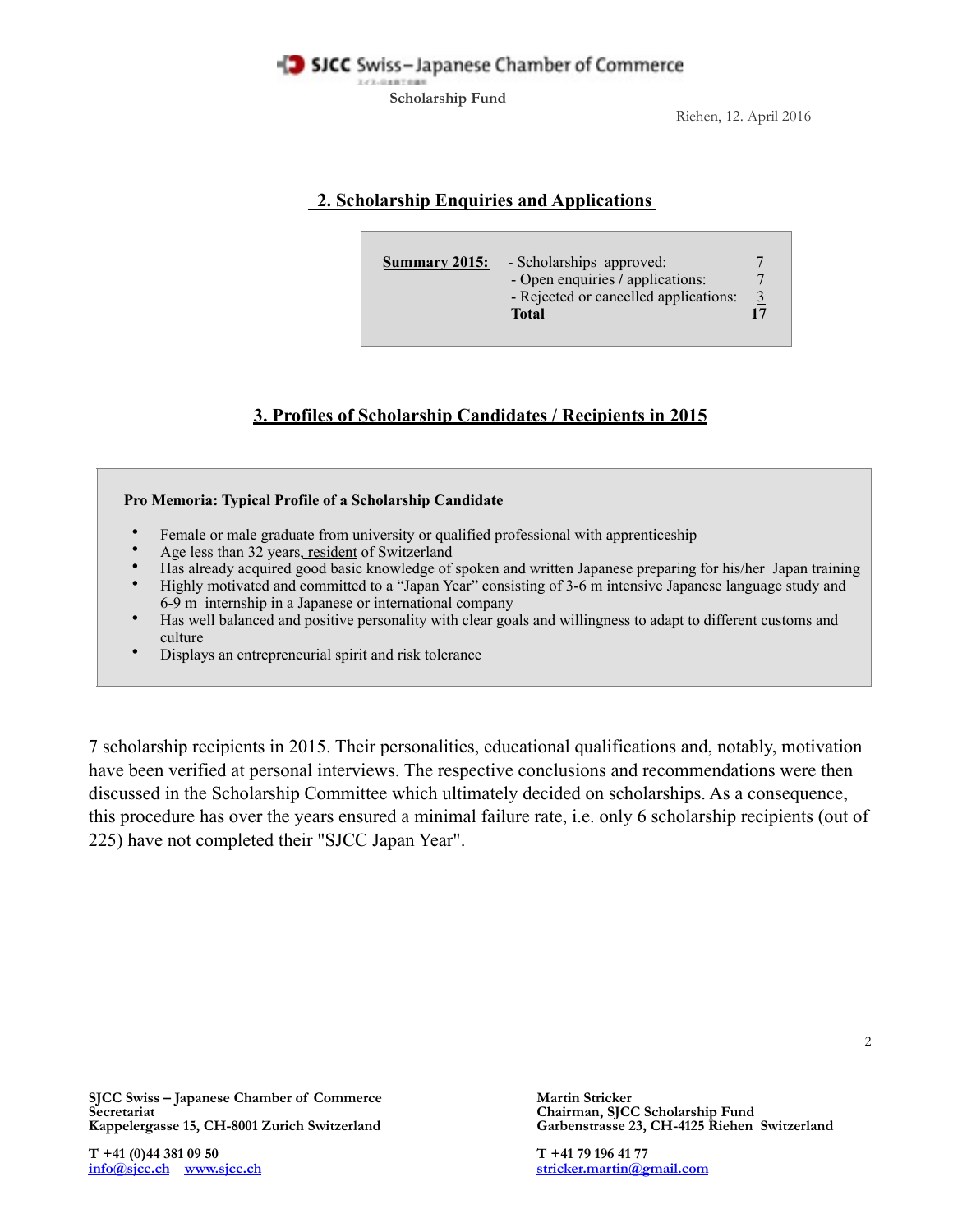#### SICC Swiss-Japanese Chamber of Commerce スイスーの出版工会議

**Scholarship Fund**

## **Update on companies in Japan which have offered internships during the last few years:**

*International Companies* 

- *AstraZeneca*
- *BMW Technology Office*
- *Bosch*
- *Hilti*
- *Mercedes-Benz*
- *Kaba*
- *Novartis*
- *Sika*
- *Swiss Embassy & Business Hub*
- *Syngenta*
- *TüV Rheinland Group*
- *Zurich Financial Services*

#### *Japanese Companies*

- *Architectural Atelier Bow Wow*
- *Bijutsu Daigaku, University of Art & Design*
- *Mitsubishi Electric*
- *Mitutoyo*
- *Nissan*
- *Rakuten (large IT company)*
- *Riken Genomic Sciences Center*
- *STS Forum (Science & Technology in Society)*
- *Sunstar*
- *Tokyo Biolinks*
- *Toyo Shutter*
- *Urban Connections, Tokyo*

### **4. Finances**

Our Balance Sheet remained healthy with an accumulated surplus (cash at banks) of CHF 109'656 at yearend. Contingent Liabilities, i.e. outstanding but committed scholarship payments amounted to JPY 1'750'000 to be carried forward to 2016. Donations received from SIKA amounted to CHF 10'000 and SJCC amounted to CHF 20'000.

As from 2016 we expect an additional donation from the Swiss Chamber of Commerce & Industry in Japan in support of our efforts to respond more positively to demand for scholarships. This would also be the first ever cooperation between the two Chambers in regards to the Scholarship Fund.

**SJCC Swiss – Japanese Chamber of Commerce Martin Stricker Martin Stricker Secretariat Chairman, SJCC** Secretariat Chairman, SJCC Scholarship Fund *Secretariat* Chairman, SJCC Scholarship Fund *Kappelergasse 15, CH-8001 Zurich Switzerland* Garbenstrasse 23, CH-4125 Riehen

**T** +41 (0)44 381 09 50<br> **T** +41 79 196 41 77<br> **Info@sicc.ch**<br> **Info@sicc.ch**<br> **Info@sicc.ch**<br> **Info@sicc.ch**<br> **Info@sicc.ch** 

Garbenstrasse 23, CH-4125 Riehen Switzerland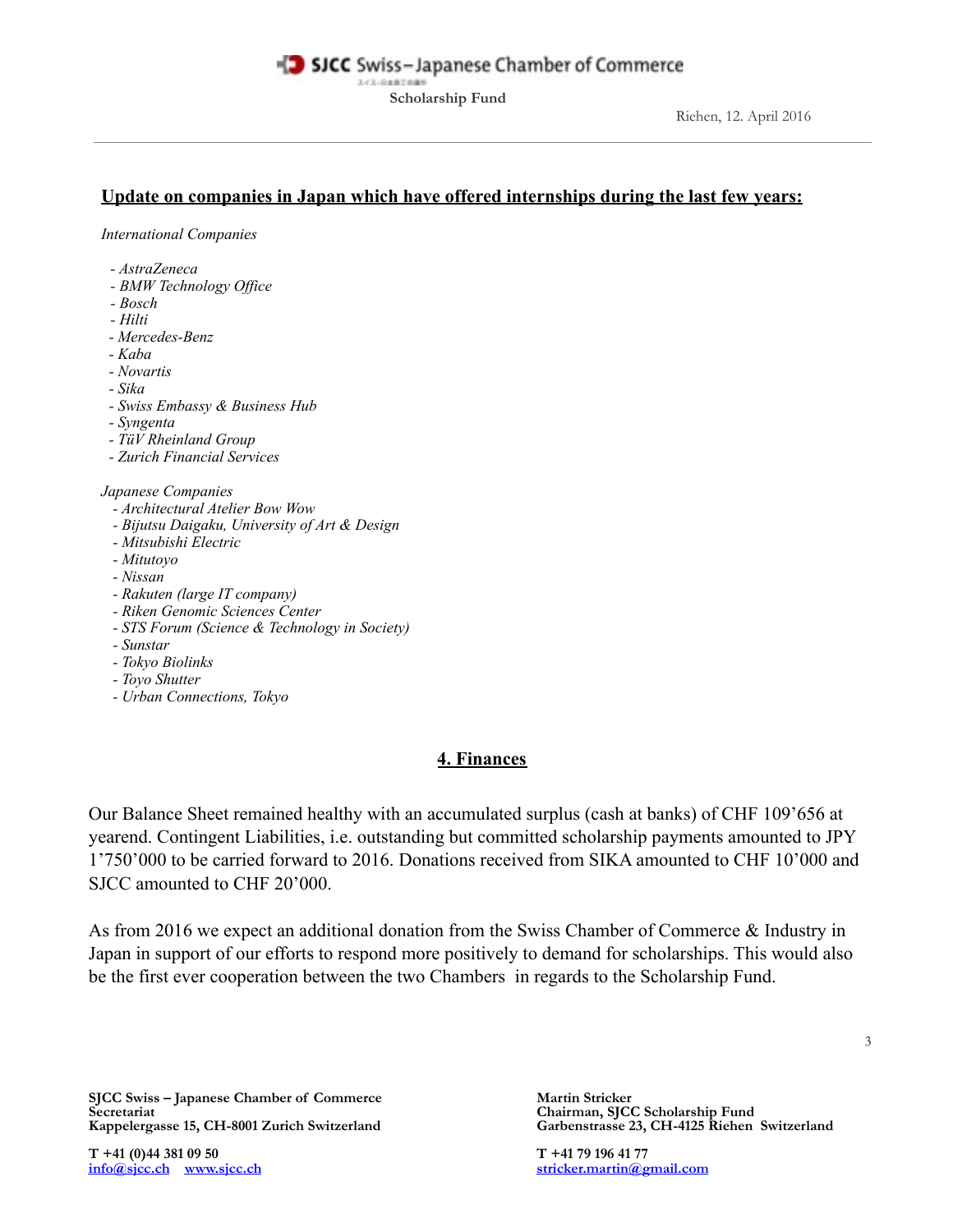SICC Swiss-Japanese Chamber of Commerce スイス·日本時での場所

**Scholarship Fund**

Riehen, 12. April 2016

#### **6. Alumni Association**

Our Alumni Association founded in April 2002 with activities in Switzerland and Japan primarily serves scholarship recipients as a platform for further developing their knowledge and experience of Japan. Equally important is its aim to strengthen friendship and common purpose among members. In the process, the Association has also been building a network of contacts with Swiss and Japanese companies and institutions, primarily serving the needs of its members. In Japan it is also a "home away from home" supporting new arrivals in various administrative procedures, recommending internship opportunities, contacts with the Embassy of Switzerland, the Swiss Business Hub Japan, the Swiss Chamber of Commerce & Industry in Japan etc.

Upon return to Switzerland all registered Alumni are offered a free initial membership in the Chamber. Thus, both institutions can share and benefit from each other's experience, knowledge and competence. I may also mention here that the President of the Alumni Association serves on the BOD of the Chamber.

**SJCC Swiss – Japanese Chamber of Commerce Martin Stricker Martin Stricker Secretariat Chairman, SJCC** Kappelergasse 15, CH-8001 Zurich Switzerland

**T +41 (0)44 381 09 50 T +41 79 196 41 77 [info@sjcc.ch](mailto:info@sjcc.ch)**<br>**[www.sjcc.ch](http://www.sjcc.ch)** 

**Secretariat Chairman, SJCC Scholarship Fund** 

4